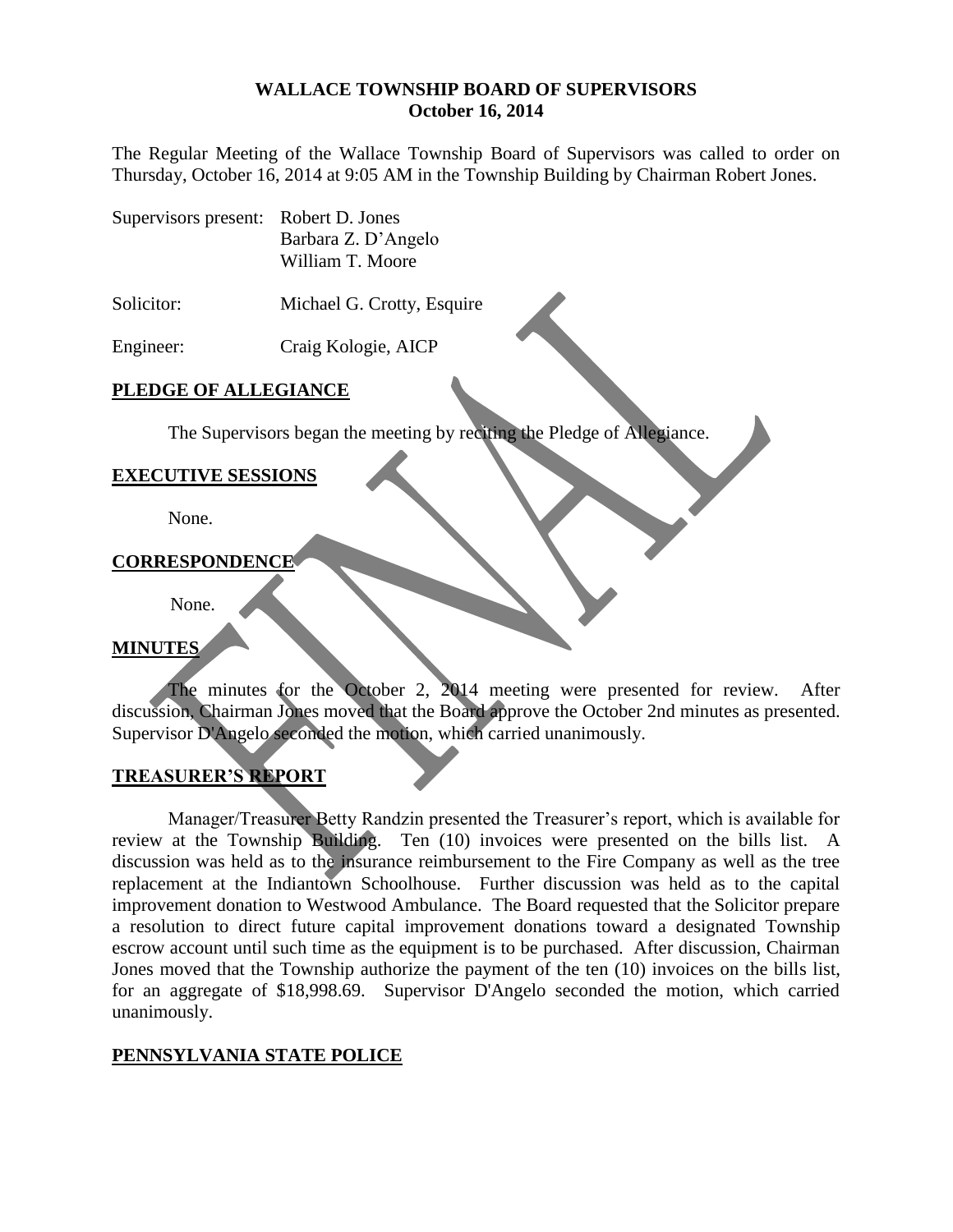No report.

### **GLEN MOORE FIRE COMPANY/ELVERSON AMBULANCE**

GMFC representative Scott Welker was present and noted that he had no report (which was given at the October 2<sup>nd</sup> meeting).

### **EMC**

No report.

## **DARC**

No report.

### **PARK AND RECREATION BOARD**

No report.

# **HISTORICAL COMMISSION/TOWNSHIP ARCHIVIST**

No report.

## **TRAILS PRESERVATION BOARD**

No report.

**EAC**

No report.

## **GLENMOORE VILLAGE ENHANCEMENT COMMITTEE**

Chairman Jones provided the report of the GMVEC. A discussion was held as to the trail through the Authority property, and the Board requested that Solicitor Crotty prepare an easement for initial consideration. The Committee is otherwise preparing a handout for local resident information on the walkway project.

### **AUTHORITY**

Supervisor D'Angelo provided the report of the Authority. It hosted a tour of its treatment plant facilities on October 14, 2014, and discussed the trail options through its Glenmoore property. The Authority is also looking to sell a generator on Municibid.

### **WALLACE TRUST**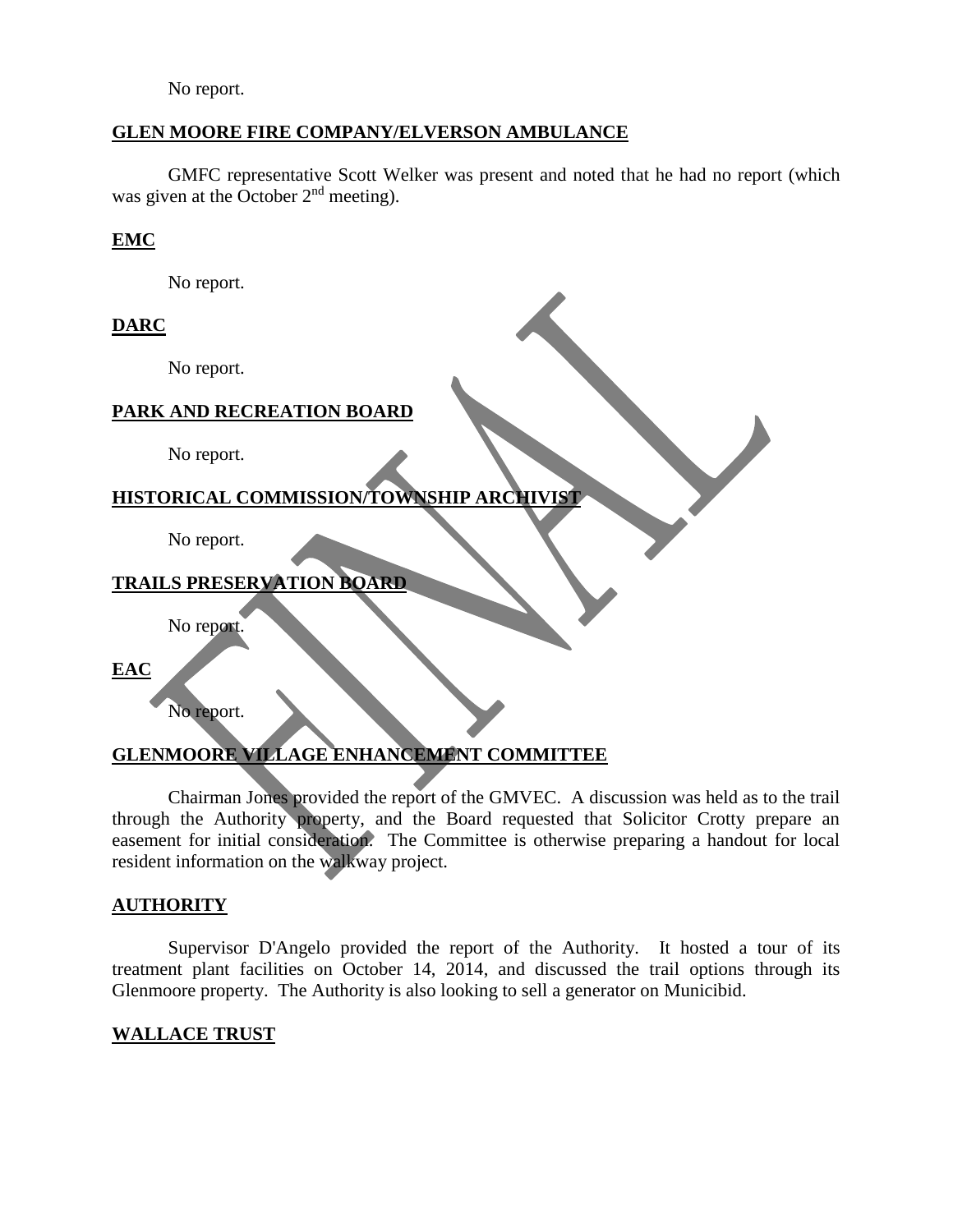Supervisor D'Angelo provided an update on the results of the Trust dinner in September. She anticipates that the event will be repeated next year due to its success.

### **PLANNING COMMISSION**

No report.

### **OLD BUSINESS**

- a. Indiantown Schoolhouse: Supervisor Moore noted that the current project has been completed, with the floor removed and cleaned out. The tree in front of the Schoolhouse was also replaced.
- b. Township Building: Manager/Treasurer Randzin reported that Unlimited and Vector are coordinating the completion/integration of the lock and alarm systems.
- c. Maintenance Building: Supervisor Moore provided an update on the roof repairs, which are scheduled to start on October 27th. All materials have been ordered and are scheduled for delivery.
- d. Draft Property Maintenance Code and Zoning Ordinance Revisions: Supervisor Moore noted that the Planning Commission is reviewing the revised draft of the Property Maintenance Code ordinance. The bamboo regulation provisions that one of the PC members requested to review were discussed. Additionally, the Board discussed the draft Zoning Ordinance revisions, which address agricultural accessory uses and sign regulations.

## **NEW BUSINESS**

- a. 2015 Annual Budget: The Board discussed the 2015 Township budget in detail. A draft was prepared for initial consideration during the meeting. Every line item of the budget was discussed. Chairman Jones noted that the Board would further discuss the draft budget at its November 5, 2014 meeting.
- b. CCATO Fall Convention and November 5, 2014 BOS Meeting: It was announced that the regularly scheduled BOS meeting for November 6, 2014 was rescheduled to November 5<sup>th</sup>. A reminder was also given as to the upcoming CCATO Fall Convention.
- c. Brandywine Hill: Township Engineer Craig Kologie provided an update on the dedication punchlist efforts in the Brandywine Hill subdivision. The paving, trail/mowing and stormwater issues were discussed. The HOA may approach the Township with a request to increase the mowing frequency for the buffer area.

### **Public Comment**

a. None.